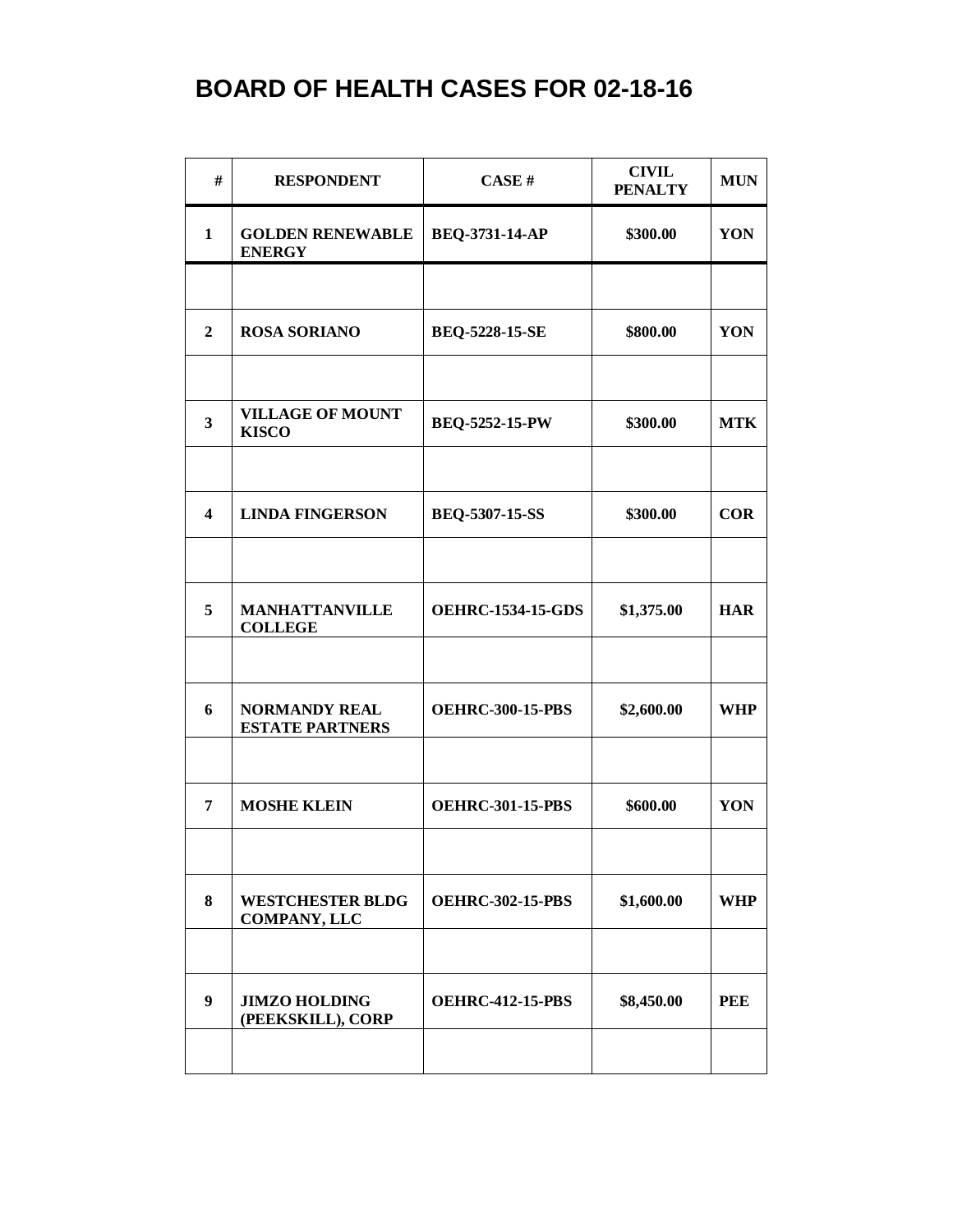| #  | <b>RESPONDENT</b>                               | CASE#                    | <b>CIVIL</b><br><b>PENALTY</b> | <b>MUN</b> |
|----|-------------------------------------------------|--------------------------|--------------------------------|------------|
| 10 | <b>TRANSCARE NEW</b><br>YORK, INC               | <b>OEHRC-413-15-PBS</b>  | \$2,700.00                     | <b>MTV</b> |
|    |                                                 |                          |                                |            |
| 11 | <b>SATISH KUMAR</b>                             | <b>OEHRC-417-15-PBS</b>  | \$500.00                       | YON        |
|    |                                                 |                          |                                |            |
| 12 | <b>SAMSON</b><br>MANAGEMENT, LLC                | <b>OEHRC-1422-15-PBS</b> | \$1,500.00                     | <b>BRX</b> |
|    |                                                 |                          |                                |            |
| 13 | T5 @ NEW YORK, LLC                              | <b>OEHRC-1519-15-PBS</b> | \$5,700.00                     | <b>BRM</b> |
|    |                                                 |                          |                                |            |
| 14 | <b>MOUNT KISCO</b><br><b>COUNTRY CLUB</b>       | <b>OEHRC-1520-15-PBS</b> | \$2,000.00                     | <b>MTK</b> |
|    |                                                 |                          |                                |            |
| 15 | <b>TACONIC HEATING &amp;</b><br><b>COOLING</b>  | <b>OEHRC-1531-15-PBS</b> | \$200.00                       | <b>COR</b> |
|    | <b>MANHATTANVILLE</b>                           |                          |                                |            |
| 16 | <b>COLLEGE</b>                                  | <b>OEHRC-1534-15-PBS</b> | \$4,600.00                     | <b>HAR</b> |
|    |                                                 |                          |                                |            |
| 17 | <b>SOMERS CENTRAL</b><br><b>SCHOOL DISTRICT</b> | <b>OEHRC-1535-15-PBS</b> | \$400.00                       | <b>SOM</b> |
|    |                                                 |                          |                                |            |
| 18 | M & M SERVICE<br><b>STATION</b>                 | <b>PHP-004-15-ATUPA</b>  | \$450.00                       | YON        |
|    |                                                 |                          |                                |            |
| 19 | NINA'S HOUSE, INC/<br><b>EL MISKI</b>           | <b>PHP-5880-15-FSE</b>   | \$2,350.00                     | <b>WHP</b> |
|    |                                                 |                          |                                |            |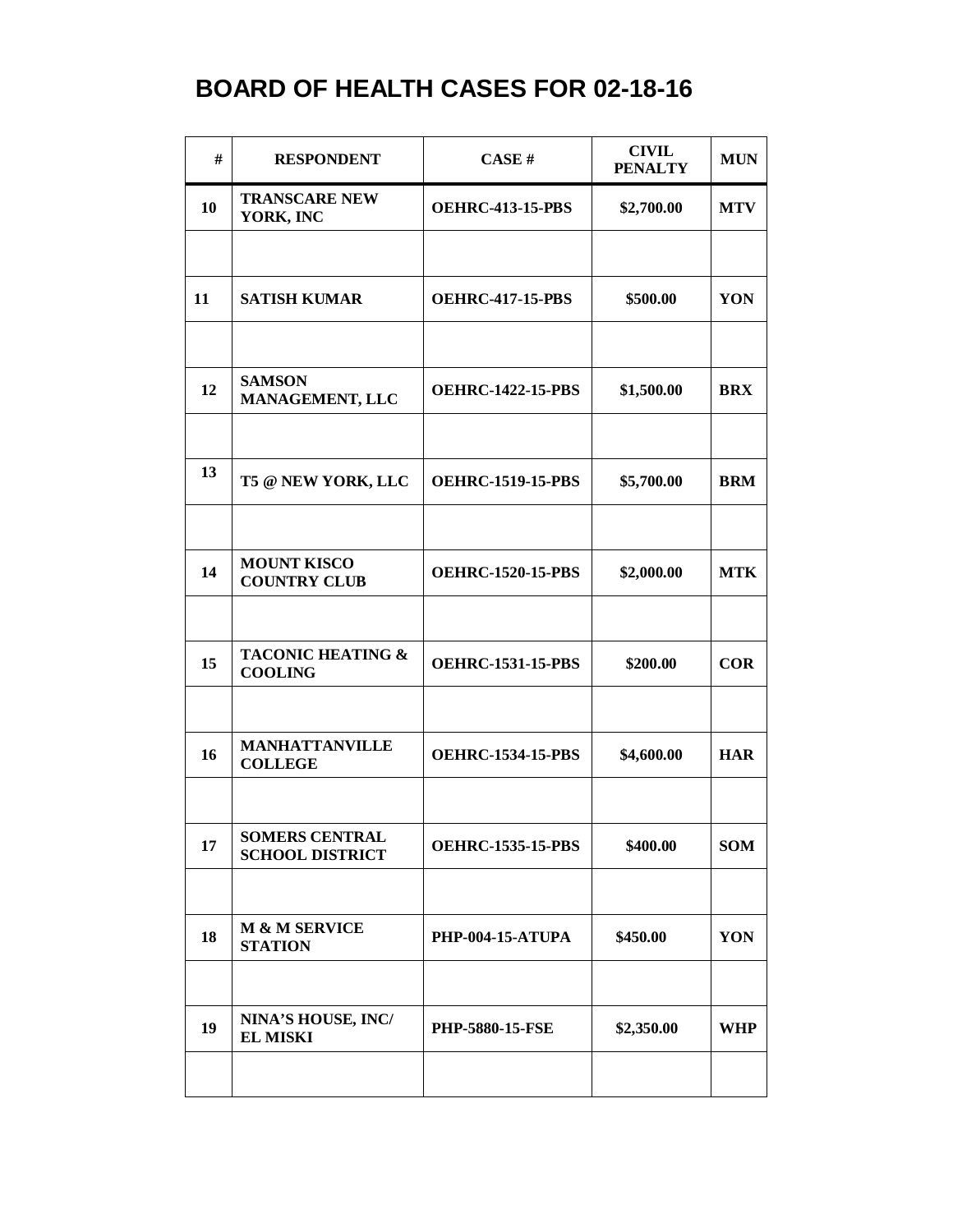| #  | <b>RESPONDENT</b>                                                                       | CASE#                  | <b>CIVIL</b><br><b>PENALTY</b> | <b>MUN</b> |
|----|-----------------------------------------------------------------------------------------|------------------------|--------------------------------|------------|
| 20 | <b>NEW ROCELLE DESI</b><br><b>FRIED CHICKEN, LLC/</b><br><b>KENNEDY FRIED CHK</b>       | <b>PHP-5918-15-FSE</b> | \$1,100.00                     | <b>NER</b> |
|    |                                                                                         |                        |                                |            |
| 21 | <b>MAMA FRANCESCA</b><br><b>REST CORP/</b><br><b>CAPRICCIO LATINO</b>                   | <b>PHP-5920-15-FSE</b> | \$2,650.00                     | <b>NER</b> |
|    |                                                                                         |                        |                                |            |
| 22 | <b>AMBADI REST, CORP/</b><br><b>AMBADI REST</b>                                         | <b>PHP-5964-15-FSE</b> | \$2,100.00                     | <b>WHP</b> |
|    |                                                                                         |                        |                                |            |
| 23 | <b>SHANELYS DELI</b><br><b>GOURMET, CORP/</b><br><b>SHANELYS DELI</b><br><b>GOURMET</b> | PHP-5992-15-FSE        | \$2,500.00                     | <b>MTK</b> |
|    |                                                                                         |                        |                                |            |
| 24 | <b>SWEET TOOTH INC/</b><br>TIM HORTON'S                                                 | <b>PHP-6206-15-FSE</b> | \$300.00                       | <b>NER</b> |
|    |                                                                                         |                        |                                |            |
| 25 | <b>RODRIGUEZ &amp;</b><br><b>SANCHEZ GROCERY</b><br>& DELI, INC/AZTECA                  | PHP-6213-15-FSE        | \$1,800.00                     | <b>MTK</b> |
|    |                                                                                         |                        |                                |            |
| 26 | <b>GEOCHANG, INC/</b><br><b>SMILE BAGEL DELI</b>                                        | <b>PHP-6415-15-FSE</b> | \$3,100.00                     | YON        |
|    |                                                                                         |                        |                                |            |
| 27 | <b>MONTEBELLO'S</b><br>PIZZA, CORP/<br><b>MONTEBELLOS PIZZA</b>                         | <b>PHP-6421-15-FSE</b> | \$300.00                       | YON        |
|    |                                                                                         |                        |                                |            |
| 28 | LORILAR NY ENT,<br><b>LLC/GEORGES</b><br><b>LUNCHEONETTE</b>                            | <b>PHP-6423-15-FSE</b> | \$300.00                       | YON        |
|    |                                                                                         |                        |                                |            |